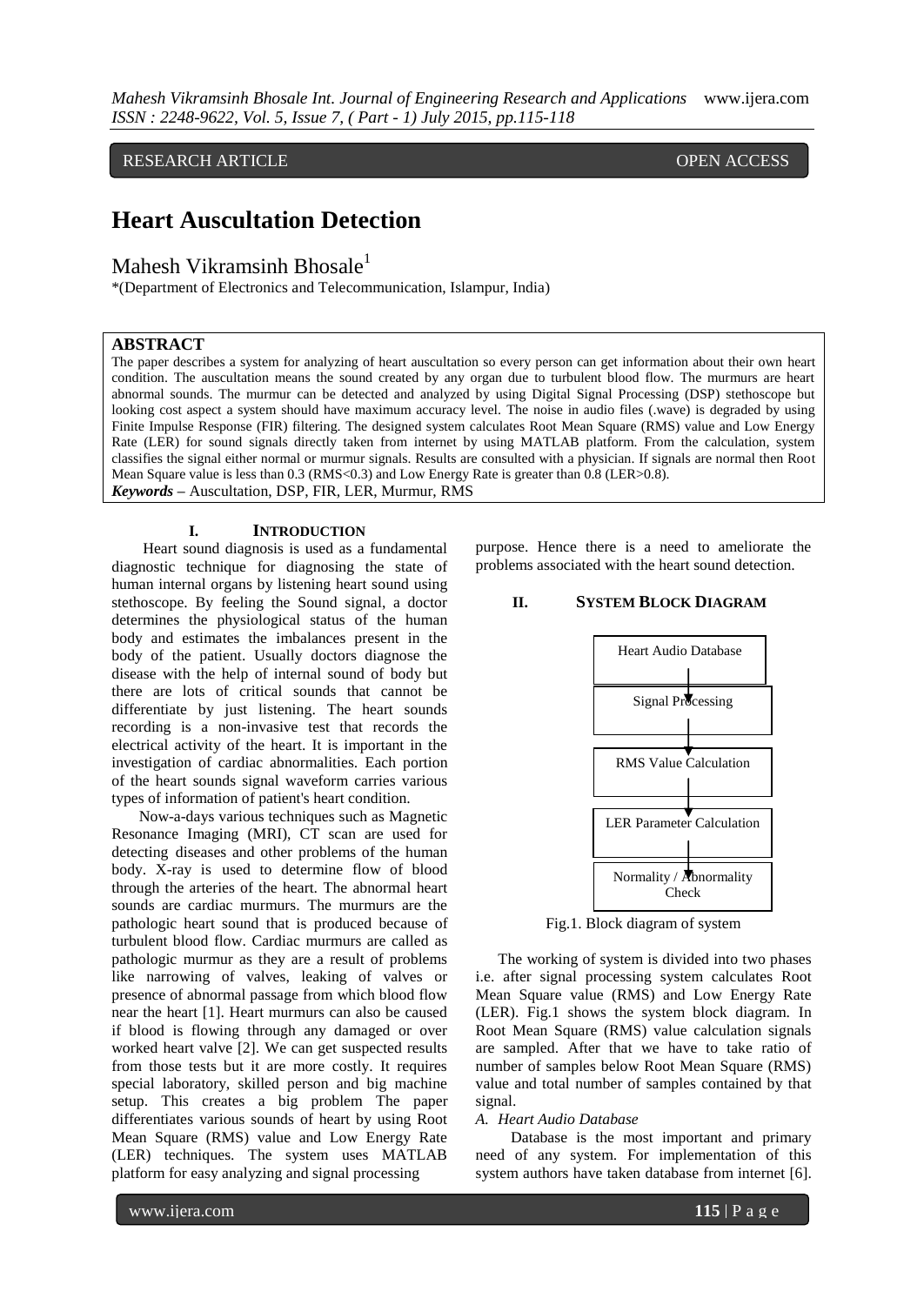*Mahesh Vikramsinh Bhosale Int. Journal of Engineering Research and Applications* www.ijera.com *ISSN : 2248-9622, Vol. 5, Issue 7, ( Part - 1) July 2015, pp.115-118*

There are three types of database used for implementation of this system i.e. normal heart sound database, systolic heart sound database and diastolic heart sound database.

*Normal Heart Sound Database*

 The normal heart sound consist of two sound signal

that corresponds to lub and dub phase. These are termed as S1 and S2.The authors have taken seven normal heart sound database.

*Systolic Heart Sound Database*

The activity between S1 and S2 is called as systolic murmur. The authors have taken twenty one systolic heart sound databases. Systolic murmurs are classified according to its timing and duration in to either the mid systolic ejection or pan systolic (holy systolic) category. Systolic ejection murmurs are caused by out flow obstruction. Systolic ejection murmurs can be heard in patients with aortic stenosis, mitral prolapse, mitral regurgitation, and aortic insufficiency. The authors have taken six databases for mitral prolapse, six databases for aortic stenosis, seven for mitral regurgitation and two for aortic insufficiency.

*Diastolic Heart sound Database*

 The activity between S2 and S1 is called as systolic

murmur. The authors have taken sixteen diastolic heart sounds

databases. Diastolic murmurs can be classified according to the iridology. Diastolic regurgitate murmurs result from retro grade flow across an incompetent aortic or pulmonic valve. The diastolic murmur of aortic in-sufficiency is a decrescendo murmur.

#### *B. Signal Processing*

 The collected signal contain high frequency noise is introduced at time of signal capture. These include power line interference, baseline drift. It is vital that the noises be suppressed prior to parameter measurement, wave identification and disease diagnosis. Analysis and recognition tasks were done using MATLAB. Fig.2. shows flow chart of Normality/Abnormality Detection of heart sound signals. Initially, the signal is filtered from highfrequency component using the Finite Impulse Response (FIR) filter. FIR filter inhibits impulsive noises while simultaneously protecting the edge features. In essence, the FIR filter operates as a window, sliding through the entire discrete sequence, and replaces the individual points with new values as defined by the window length. It is vital to note that FIR filter of sufficient length is required to filter out impulsive noise. However, filter of significant length will cause adverse effect on the details of original signal. The length of the filter is highly dependent on the signal resolution and the intended applications.

 $\overline{\phantom{1}}$ Yes Yes No No Stop Heart Audio Sounds Finite Impulse Response (FIR) Filtering If RMS<0.3 If  $LER > 0.8$ Normal **Abnormal** 

Start

Fig.2. Flow chart of Normality/Abnormality Detection

#### *C. RMS Value Calculation*

 The root of mean of square of all the values of a signal is termed as root mean square value of the signal.

RMS = 
$$
\sqrt{\frac{1}{n}} (x1^2 + x2^2 + x3^2 + \dots + xn^2)
$$

Where the sample of signal x and n is is the total no of samples in the signal.

#### *D. LER Parameter Calculation*

 If P is the no of signals below RMS and Q is the total no of signals then the fraction of these two is called the low energy rate.

$$
LER = \frac{P}{Q}
$$

Where P is the no. of signals which are below the root mean square value and Q is the total no. of signals. The Low Energy Rate for a signal is between 0 and 1. *E. Normality /Abnormality check* 

The heart sound signal is said to normal or abnormal depending on Root Mean Square (RMS) value as well as Low Energy Rate (LER) parameter. The heart sound signal is said to be normal if Root Mean Square value is less than 0.3 (RMS<0.3) and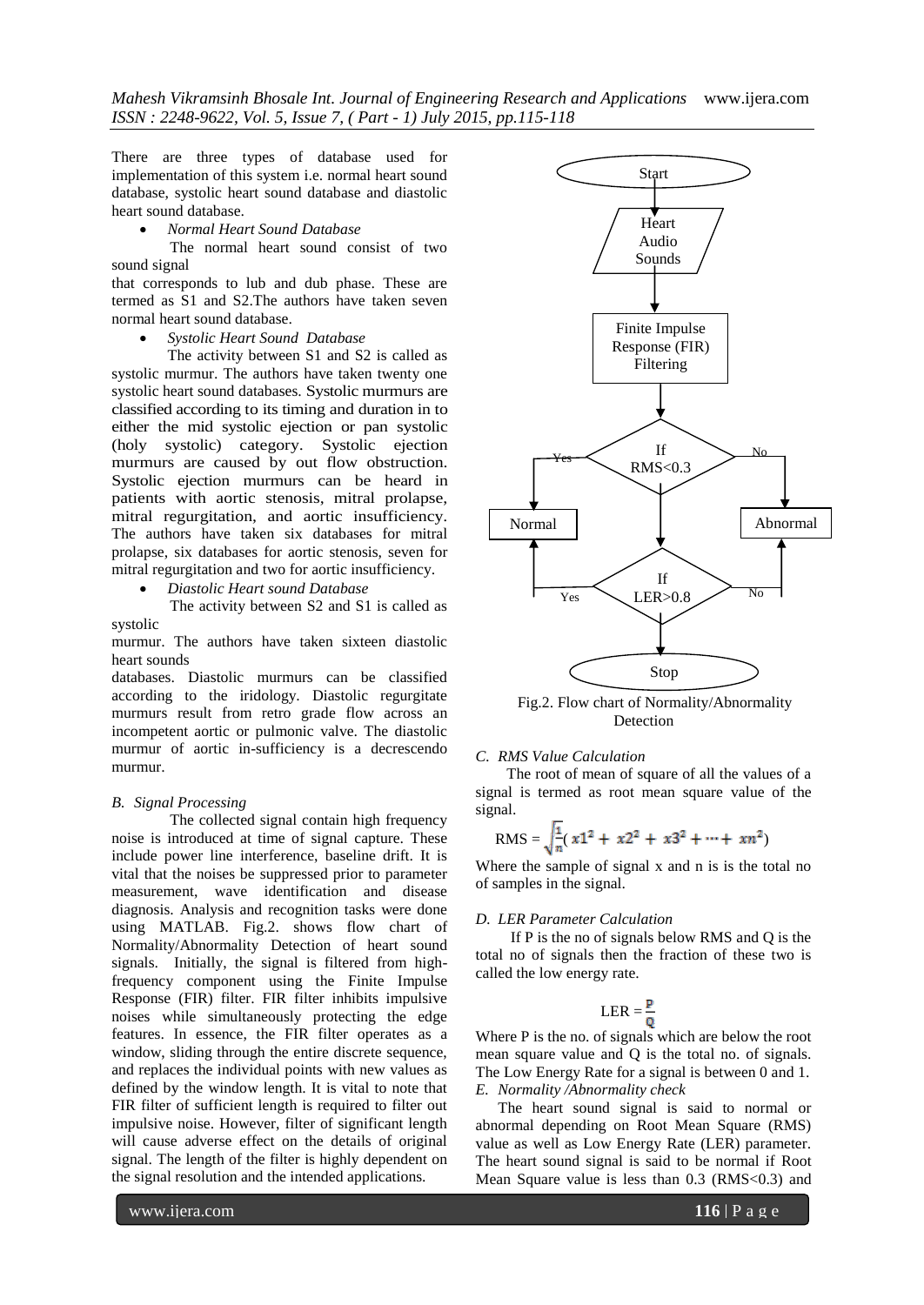Low Energy Rate is greater than 0.8 (LER>0.8). The heart sound signal is said to be abnormal if Root Mean Square value is greater than 0.3 (RMS>0.3) or Low Energy Rate is less than 0.8 (LER<0.8).

## **III. HEART DISEASES**

# *a. Aortic regurgitation*

 The murmur of aortic regurgitation occurs during diastole as the aortic valve fails to close completely and blood regurgitates from the aorta back in to the left ventricle [8]. The murmur is a highpitched decrescendo murmur heard best along the left lower sterna border. Of note, aortic regurgitation is sometimes associated with 2 other murmurs as well as systolic ejection murmur can result from the volume over load of the left ventricle resulting in increased flow across the aortic valve, and an Austin Flint murmur (diastolic murmur heard at the apex) can be generated by impingement of the regurgitate flow on the anterior leaflet of the mitral valve.

### *b. Aortic stenosis*

 The murmur of aortic stenosis is a systolic ejection murmur that peaks early in systole. The murmur is harsh in quality and medium pitched. It is heard best at the second right inter space (parasternally) and often radiates to the carotid arteries. As the severity of the stenosis worsens, the murmur peaks later in systole, and the closure of the aortic valve component of S2 decreases in intensity and is delayed [4]. This delay results in a paradoxical splitting of S2, with the closure of the aortic valve and the closure of the pulmonic valve merging on inspiration. Conditions associated with aortic stenosis include the presence of a congenital bicuspid aortic valve, rheumatic fever and aortic sclerosis.

## *c. Mitral regurgitation*

 The murmur of mitral regurgitation is a pan systolic murmur generated as blood regurgitates from the left ventricle to the left atrium. The murmur is a blowing, medium-pitched sound heard best at the apex that radiates to the axilla. S1 is very soft. This murmur is heard in patients with infective endocarditic, degenerative valvular diseases (e.g. mitral valve prolapse) and rheumatic heart disease [5]. If mitral value prolapse is present then mid systolic click may be heard followed by late systolic murmur.

## *d. Mitral valve prolapse*

 In these disease, mitral valve closes completely when left ventricle of the heart contracts, preventing blood from flowing back to left atrium [3]. If any part of valve bulges out so that it does not close properly the mitral valve prolapse. This situation is not so serious but it can result into regurgitation (backward flow of blood).

# **IV. RESULTS**

 The normality of heart sound is checked by RMS value and LER parameter calculation. The input sound files (.wav) are listed in Table. I. And their RMS value and LER parameter are observed.

| <b>TABLE.I .Normal Heart Sounds</b> |            |            |               |  |  |  |
|-------------------------------------|------------|------------|---------------|--|--|--|
| <b>Normal Sounds</b>                | <b>RMS</b> | <b>LER</b> | <b>Status</b> |  |  |  |
| Normal Split S1                     | 0.2644     | 0.8551     | True          |  |  |  |
| Normal Split S2                     | 0.1889     | 0.8521     | True          |  |  |  |
| NI.                                 | 0.2644     | 0.8551     | True          |  |  |  |
| <b>Opening Snap</b>                 | 0.2212     | 0.8755     | True          |  |  |  |
| S <sub>3</sub>                      | 0.1987     | 0.8493     | True          |  |  |  |
| S4                                  | 0.2579     | 0.8475     | True          |  |  |  |
| Normal                              | 0.2347     | 0.8784     | True          |  |  |  |

 The various abnormal input sound files are listed in Table.II. The RMS value and LER parameter are calculated. For abnormal heart sounds RMS value should be greater than 0.3 and LER parameter is less than 0.8.

#### **TABLE.II .Abnormal Heart Sounds**

| <b>Diseases</b> | Abnor           | <b>RMS</b> | <b>LER</b> | <b>Status</b> |
|-----------------|-----------------|------------|------------|---------------|
| <b>Names</b>    | mal             |            |            |               |
|                 | Sound           |            |            |               |
|                 | S               |            |            |               |
|                 | <b>MP</b>       | 0.1230     | 0.8648     | False         |
| Mitral          | MP <sub>2</sub> | 0.5739     | 0.8097     | True          |
| Prolapse        | MP3             | 0.4274     | 0.7531     | True          |
|                 | MP4             | 0.4274     | 0.7531     | True          |
|                 | MP <sub>5</sub> | 5.1469     | 0.7697     | True          |
|                 | MP <sub>6</sub> | 10.7753    | 0.7357     | True          |
|                 | <b>AS</b>       | 0.7961     | 0.7961     | True          |
| Aortic          | AS2             | 0.8187     | 0.8187     | False         |
| <b>Stenosis</b> | AS3             | 0.8069     | 0.8067     | False         |
|                 | LAS             | 0.7962     | 0.7962     | True          |
|                 | CAS             | 0.8199     | 0.8199     | True          |
|                 | EAS             | 0.8689     | 0.8689     | False         |
|                 | <b>MR</b>       | 0.5223     | 0.7962     | True          |
| Mitral          | MR1             | 08755      | 0.7601     | True          |
| Regurgita       | MR <sub>2</sub> | 1.3328     | 0.8481     | True          |
| tion            | MR3             | 0.7639     | 0.8879     | True          |
|                 | MR4             | 1.0706     | 0.9405     | True          |
|                 | MR5             | 1.8049     | 0.6873     | True          |
|                 | MR <sub>6</sub> | 3.3142     | 0.6927     | True          |
| Aortic          | Ai1             | 0.3103     | 0.7863     | True          |
| Insufficie      | AI              | 0.1812     | 0.8521     | False         |
| ncy             |                 |            |            |               |
|                 | <b>SFB</b>      | 0.4133     | 0.7990     | True          |
|                 | <b>SFC</b>      | 0.1698     | 0.9018     | False         |